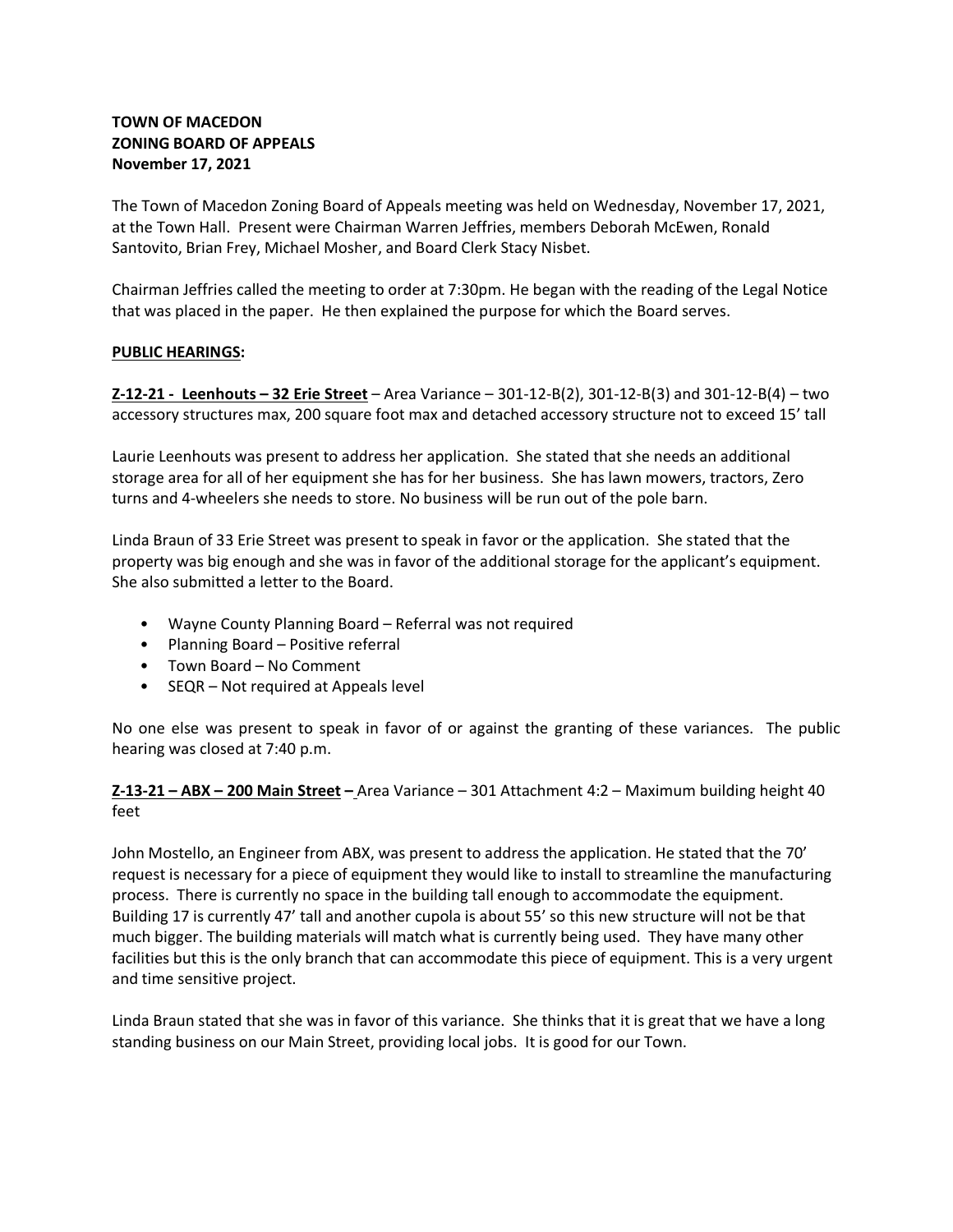- Wayne County Planning Board Referral was not required
- Planning Board Positive referral
- Town Board No Comment
- SEQR Not required at Appeals level

No one else was present to speak in favor of or against the granting of these variances. The public hearing was closed at 7:50 p.m.

## BOARD DISCUSSION:

**Z-12-21 - Leenhouts – 32 Erie Street** – Area Variance – 301-12-B(2), 301-12-B(3) and 301-12-B(4)– two accessory structures max and 200 square foot max and detached accessory structure not to exceed 15' tall

The Board discussed the application and stated that the lot is larger than 2 acres. There is plenty of room for the pole barn and agreed that she should have a place to store her equipment.

The five factors were reviewed: There would be no undesirable change in the character of the neighborhood; benefit sought could not be achieved by another method; variance was substantial; there would be no adverse impact on the physical or environmental conditions in the neighborhood; difficulty is self-created.

Role Vote: Mosher – Yes; Santovito – Yes; McEwen – Yes; Frey – Yes; Jeffries – Yes.

Therefore, this variance was granted.

**Z-13-21 – ABX – 200 Main Street –** Area Variance – 301 Attachment 4:2 – Maximum building height 40 feet

The Board discussed the size of the building and the equipment. This is the only location that can accommodate this equipment.

The five factors were reviewed: There would be no undesirable change in the character of the neighborhood; benefit sought could not be achieved by another method; variance was substantial; there would be no adverse impact on the physical or environmental conditions in the neighborhood; difficulty is self-created.

Role Vote: Mosher – Yes; Santovito – Yes; McEwen – Yes; Frey – Yes; Jeffries – Yes.

Therefore, this variance was granted.

#### MINUTES: